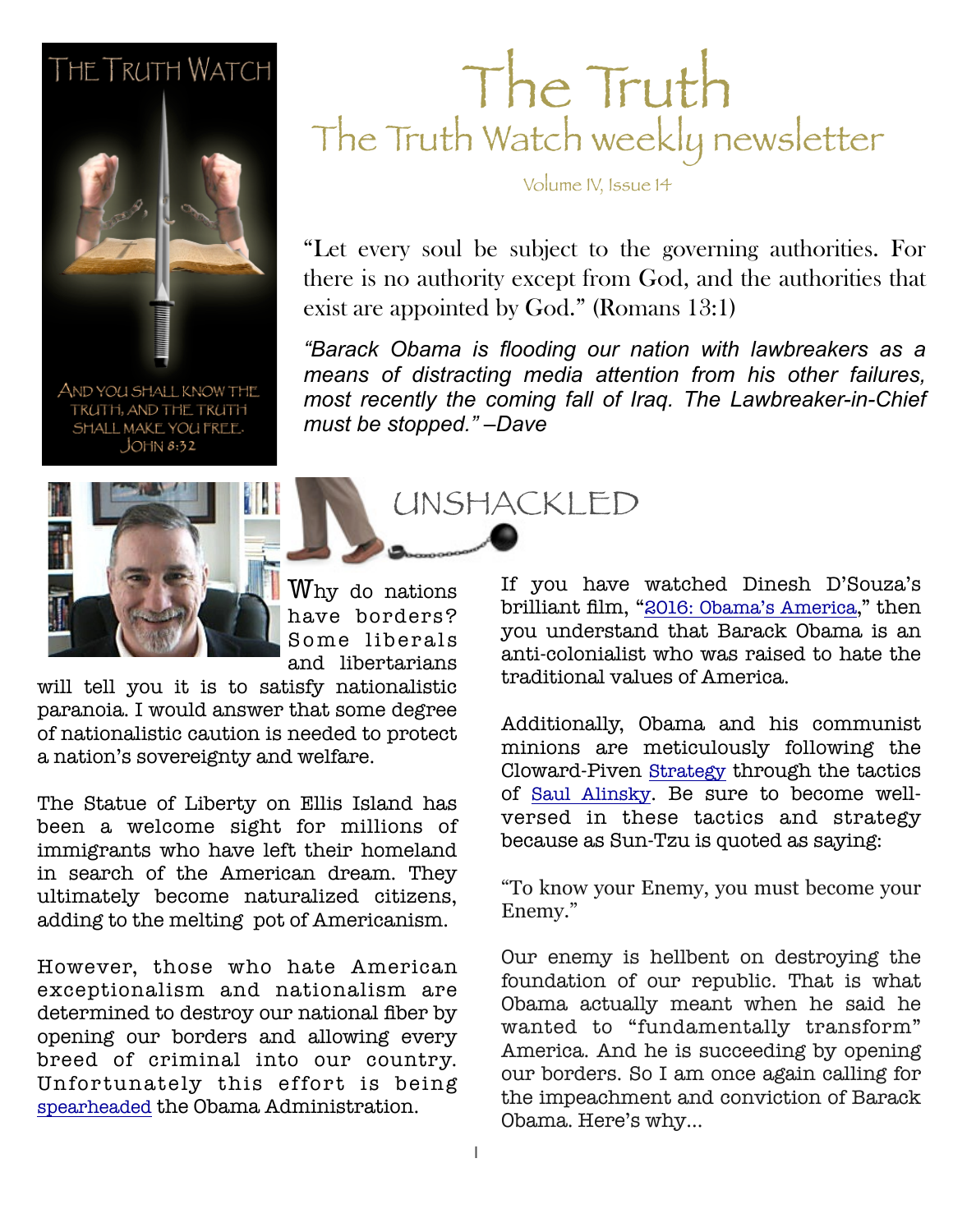# FROM THE FOUNDERS



#### **An unfettered immigration policy such as Barack Obama is instituting is the antithesis of what our Founding Fathers supported and warned against.**

"They will bring with them the principles of the governments they leave, imbibed in their early youth; or, if able to throw them off, it will be in exchange for an unbounded licentiousness, passing, as is usual, from one extreme to another. It would be a miracle were they to stop precisely at the point of temperate liberty. These principles, with their language, they will transmit to their children. In proportion to their number, they will share with us the legislation. They will infuse into it their spirit, warp and bias its direction, and render it a heterogeneous, incoherent, distracted mass…" *Thomas Jefferson,* writing on immigration in "Notes on Virginia Q.VIII, 1782. ME 2:118"

The Founding Fathers were greatly concerned with immigration. While they understood the need to allow desirable people to become citizens, they also understood the dangers of unregulated immigration.

This is why only natural-born citizens can become president. Originally, natural-born was understood to be a child born to two American citizens. In his seminal [book](http://www.amazon.com/Wheres-Birth-Certificate-Eligible-President/dp/1936488299?&linkCode=waf&tag=jeffconsservi-20) "Where's the Birth Certificate?: The Case that Barack Obama is not Eligible to be President," D. Jerome Corsi writes:

*Using Vattel's definition, natural-born citizen is not a vague concept. Rather, applied to the U.S. Constitution, a natural-born citizen is someone born in the United States to parents who are United States citizens. Given this definition, a person born in the United States to one U.S. citizen parent and a second who is a citizen of another country would not qualify.* 

Barack Obama is not a natural-born citizen and [may](http://www.freerepublic.com/focus/chat/2673192/posts) even be an illegal alien.

Looking at the destruction Obama has caused to America once again illustrates the Founders' wisdom.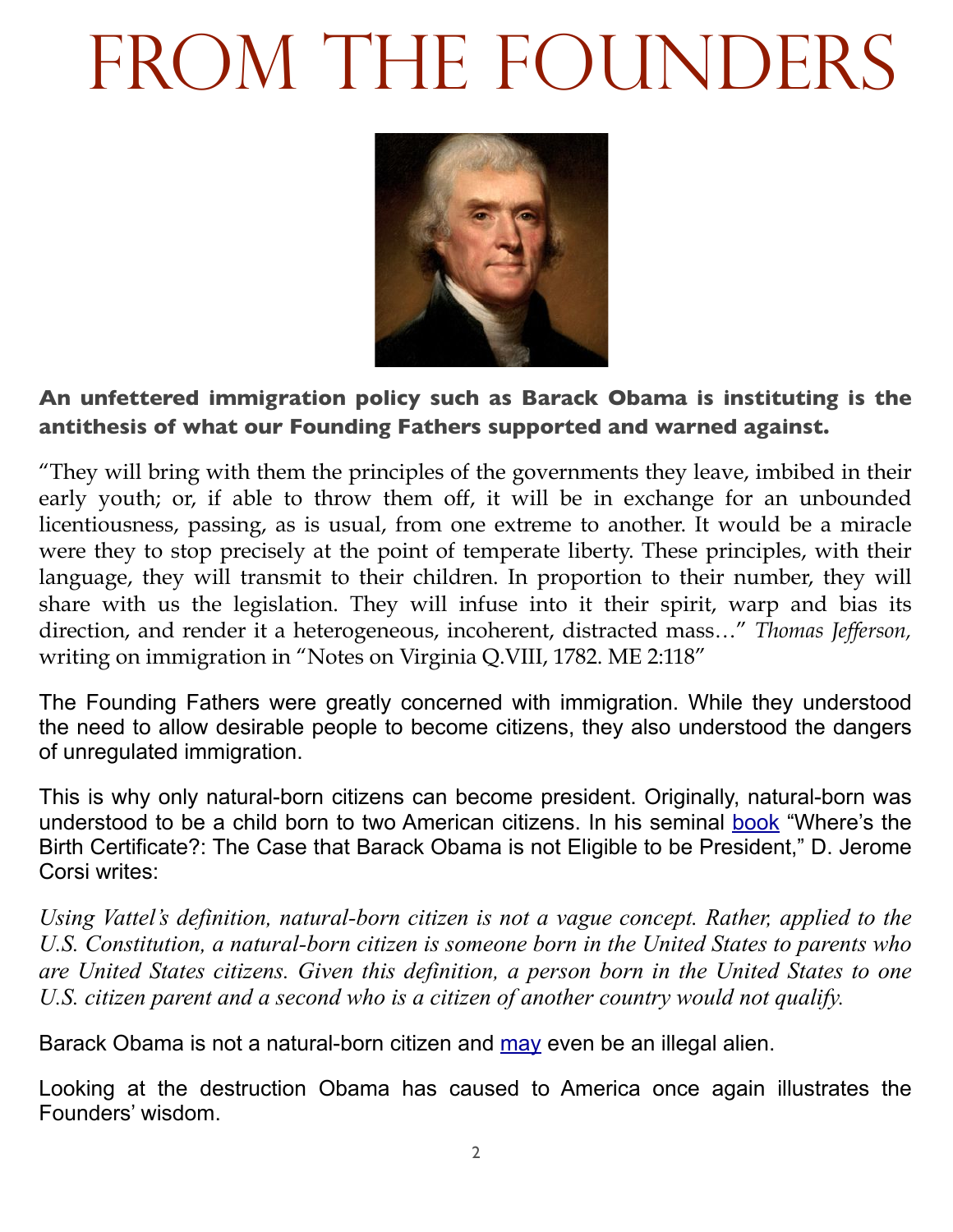## FROM THE PULPIT

"When you think about it, whereas God, individuals, families, churches and corporations can manifest grace and mercy, the institution of Government cannot. Whenever Government does that it manifests injustice toward someone else. Therefore fundamental to Immigration Reform is the meed to demand that illegal entrants meet the same requirements as others who have legally obtained citizenship status." From "What The Bible Says About Our Illegal Imminigration Problem," Members Bible Study, Capitol Ministries, June 16, 2014

It is not Christian compassion to give blanket amnesty to lawbreakers. Those who have and are entering our country illegally, even if on buses provided by the Obama Administration, are lawbreakers.

That being said, it is not realistic to believe the millions of illegal aliens can be rounded up and sent back to their homeland.

So what is the solution? Our "To The Streets" page has listed some suggestions to deal with the immigration mess. However, it is past time for pastors to understand and teach their flocks the biblical principle of obeying our nation's laws. They will be held accountable for it by God.

Every Christian, especially pastors and church lay leaders, should read Ralph Drollinger's latest and excellent bible study "What The Bible Says About Our Illegal Immigration Problem." Mr. Drollinger lays out the biblical case for a nation to have borders and a strict and adhered to immigration policy.

Contrary to what many libertarians, liberals, progressives, and theologians teach, it was God's design that there be independent nations. That is what happened with the Tower of Babel; that is why they were scattered and given different languages. It was God's mandate to have many nations. Why? As Mr. Drollinger writes, it was "God's way of counteracting man's fallen nature."

A "One-World" government is of the devil himself. The Anti-Christ will one day be the One-World Leader that King Jesus will come and defeat. Christians do not have the liberty to sit back and allow the ushering in of a one-world order under the guise of being compassionate.